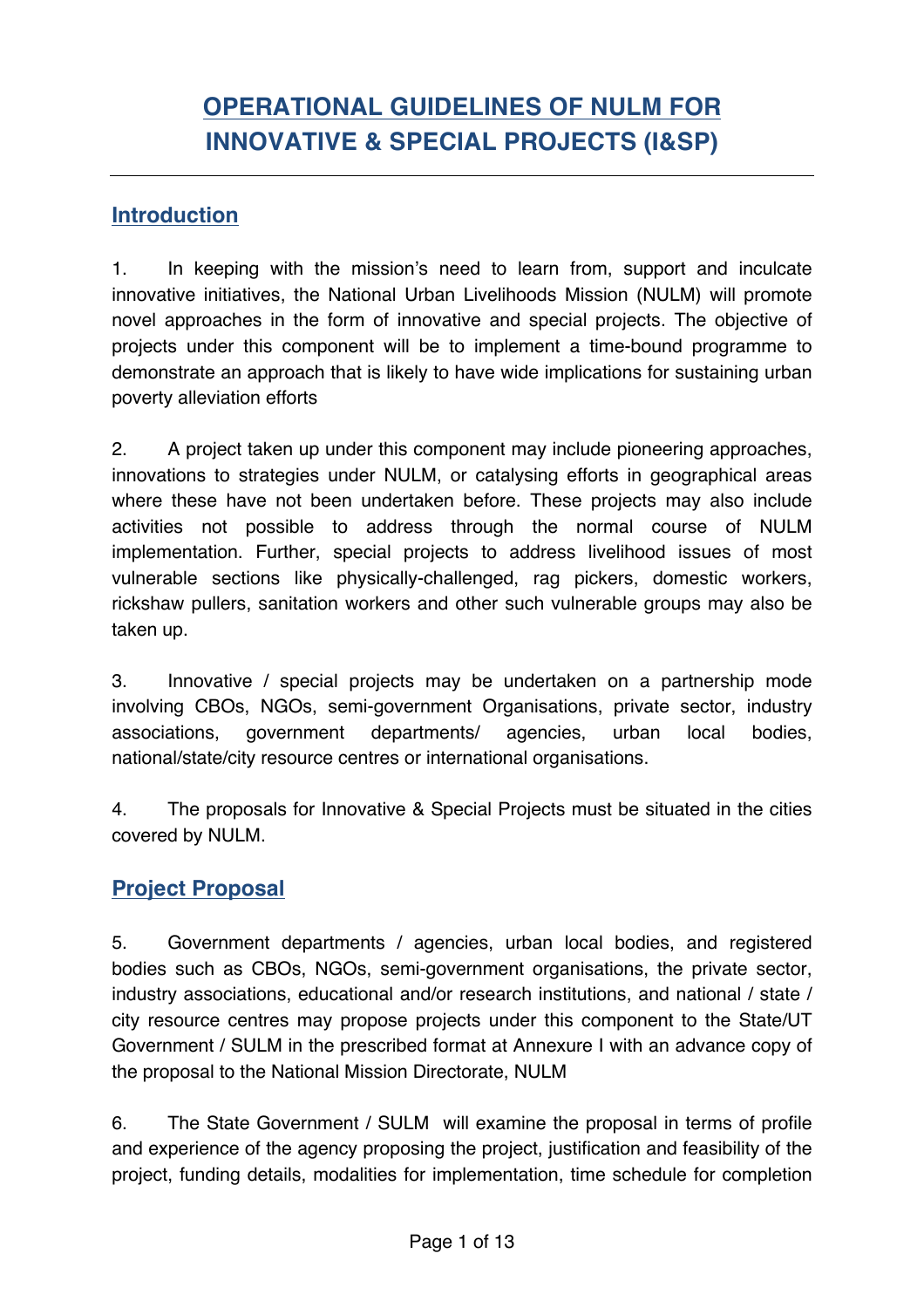etc., and send their recommendations/comments along with the proposal to the National Mission Directorate, NULM.

7. The consent of the State Government / ULB or any other agency who will be required to maintain the assets, or sustain the project after the project period is required to be produced at the time of recommending the project to the National Mission DIrectorate, NULM.

8. All proposals received from the State Government / SULM will also be screened by the National Mission Directorate, NULM. For projects requiring professional appraisal, the National Mission Directorate, NULM may engage an agency for this purpose, and the cost of appraisal will be paid to such agency out of the A&OE funds under NULM.

# **Sanction of Projects**

9. The project proposals recommended by the State/UT Governments/SULM will be considered by the *Project Approval Committee (PAC),* constituted by the Ministry of HUPA for approval of the projects. The PAC, at the time of sanction of the project, will also prescribe the time schedule within which the project will be completed. However, this may be revised taking into account unforeseen factors or other such circumstances by the National Mission Directorate, NULM.

| 10. | The composition of the Project Approval Committee (PAC) will be as follows: |  |  |  |  |
|-----|-----------------------------------------------------------------------------|--|--|--|--|
|-----|-----------------------------------------------------------------------------|--|--|--|--|

| <b>S. No.</b> | <b>Designation</b>                                           | <b>Membership</b> |
|---------------|--------------------------------------------------------------|-------------------|
| 10.1.         | Secretary, M/o HUPA                                          | Chairperson       |
| 10.2.         | Joint Secretary i/c of NULM, M/o HUPA                        | Member            |
| 10.3.         | Joint Secretary & Financial Advisor, M/o HUPA                | Member            |
| 10.4.         | Joint Secretary (JNNURM & RAY), M/o HUPA                     | Member            |
| 10.5.         | Mission Director(s), SULM of the concerned states which have | Member(s)         |
|               | submitted proposals under I&SP component                     |                   |
| 10.6.         | Any other person(s) invited by the Chairperson               | Member(s)         |
| 10.7.         | Director / Dy. Secretary i/c of NULM, M/o HUPA               | Member-Convenor   |

11. Representatives of the agencies proposing projects may be called to make presentations or provide clarifications at the meetings of the PAC, if considered necessary.

12. The PAC may also invite technical experts and the appraisal agency as attendees to the meetings to provide inputs on the proposals received under this component.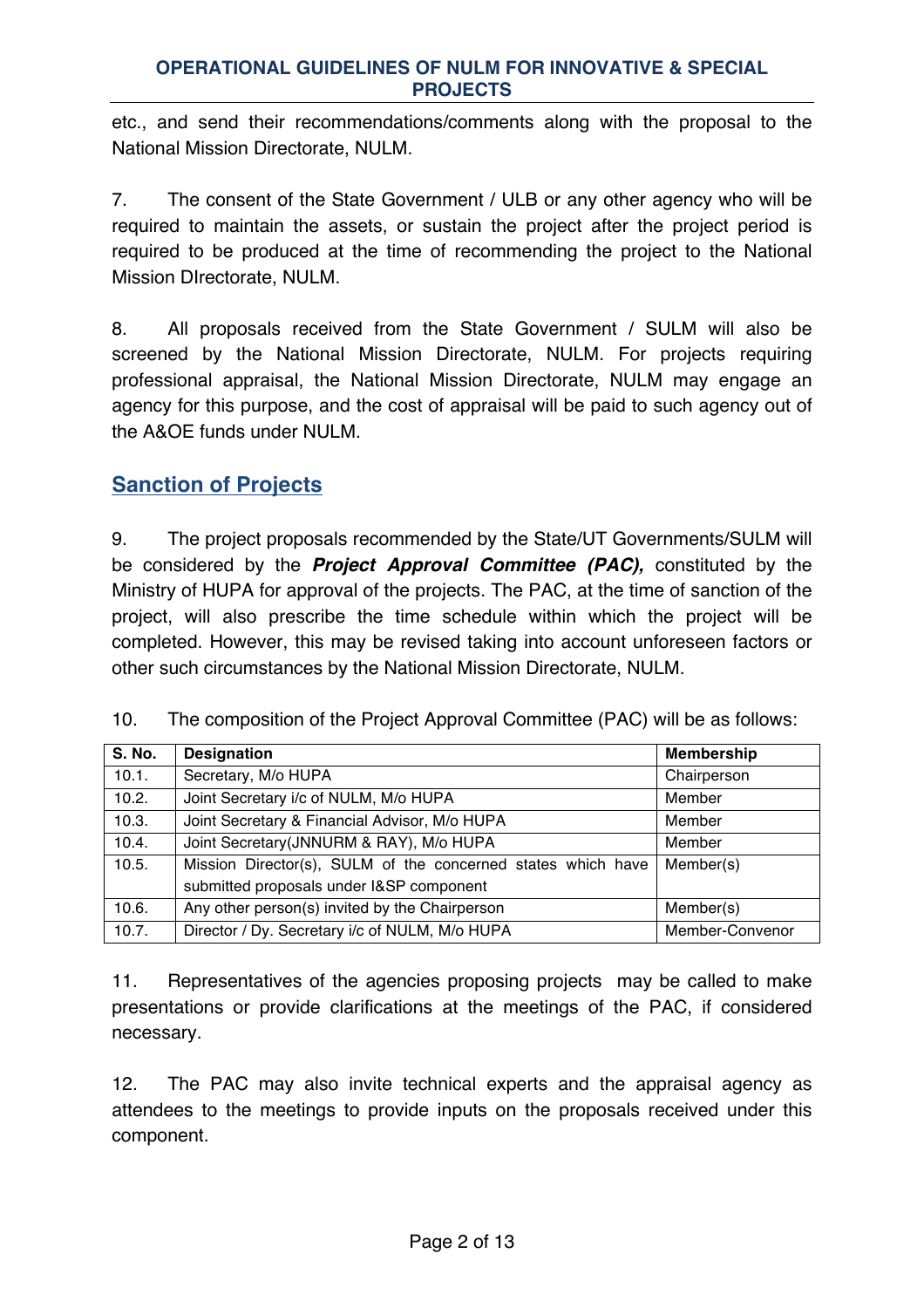# **Funding Pattern**

13. Under NULM, up to five (5) percent of the total Central Funds will be used for Special & Innovative Projects. This component will be centrally administered and no state share will be required for the projects sanctioned under this component. The funding support for a project under this component will depend on the nature of projects and will not be subject to the funding norms under other existing components of NULM.

14. On approval of the project by the PAC, the National Mission Directorate, NULM will release the funds to the State Government / SULMfor onward release to the implementing agency. The Funds will be released to the State/UT Government/SULM in appropriate number of installments as approved by the PAC.Second and subsequent installments will be released onlyafter submission of Utilization Certificate for at least 75% of the funds already released.

15. A bi-partite agreement will be signed for the implementation of the project between the concerned State Government (SULM) and the agency undertaking the project. This agreement must have clear project outputs and deliverables, and must clearly indicate payment milestones. A sample agreement is given at **Annexure II**; this may be modified to suit the context of the project approved.

16. The SULM will be required to maintain a separate account for funds released under this component. As funds released to the State/UT Governments/SULM under this component are meant for particular projects , therefore the release of Grants-in-Aid to States for implementation of other components of NULM will not depend on the utilisation of funds released for projects under I&SP component.

17. Audit of the approved I&SP project is required to be carried by an Auditor (Chartered Accountant) appointed for the purpose. The audit may preferably be done through a Chartered Accountant empanelled by the CAG or the Income Tax Department.

18. The interest amount accrued on the deposits of the I&SP Project funds in Banks at State and Implementing Agency levels shall be treated as part of the Project funds and shall be utilized on Project activities only. Accordingly, the interest earned on funds should be shown separately and should be added to the available funds while claiming subsequent installments.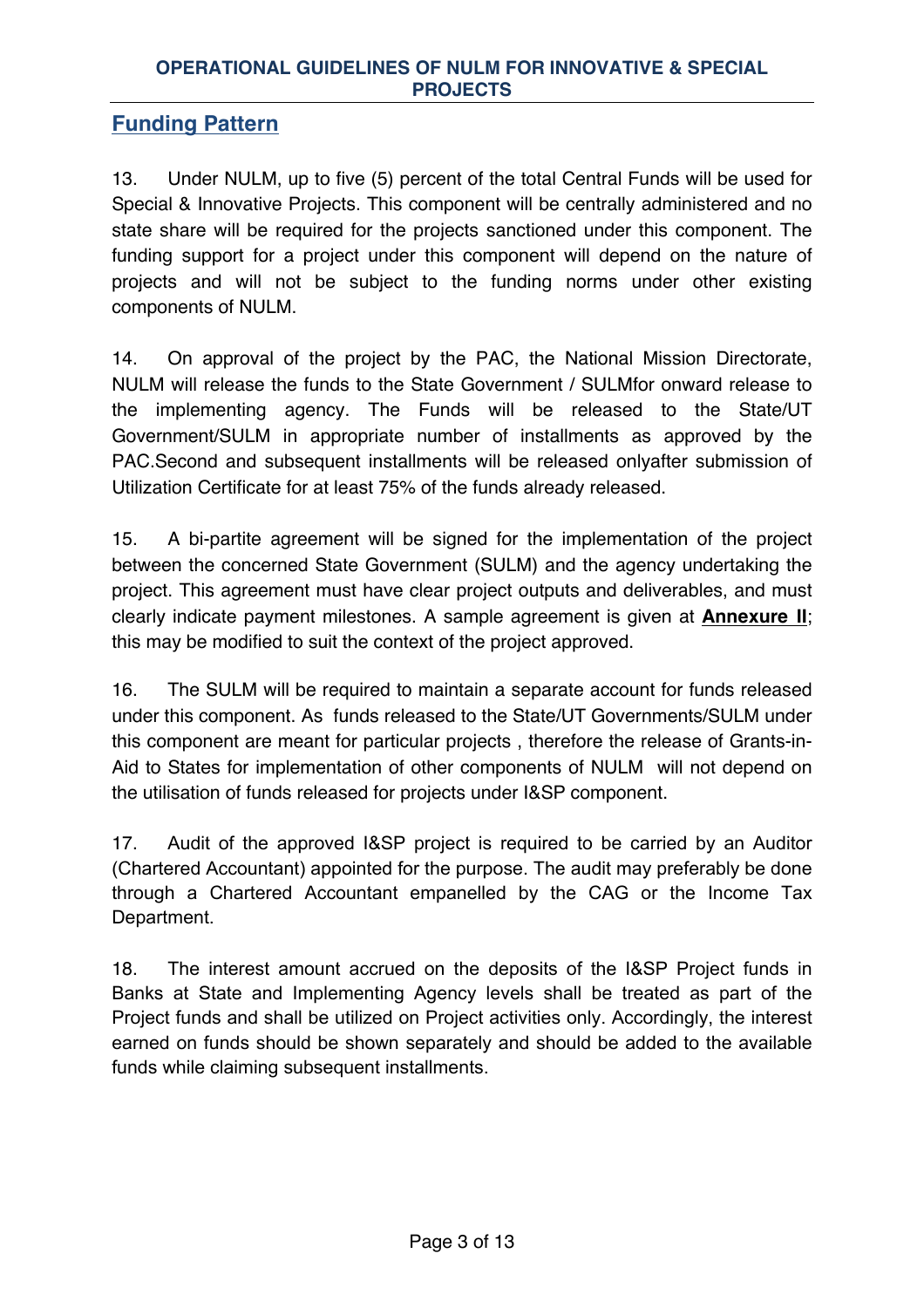# **Monitoring & Evaluation**

19. The implementingagencies shall report quarterlyprogress in formats prescribed from time-to-time, indicating achievements and anykey issues in implementation.

20. On completion of the project, the implementing agency shall submit a report on the implementation, learning and suggestions for scaling-up and incorporation of the learning into NULM State Government and NULM Mission Directorate.

21. Normally, project proposals will have a provision of evaluation by a professional agency on completion of the project. The cost of evaluation will be incorporated in the project cost itself. However, for the purpose of evaluation of these projects, the National Mission Directorate, NULM may also engage a separate agency if needed and the cost of evaluation will be paid to the selected agency from out of A&OE funds under NULM.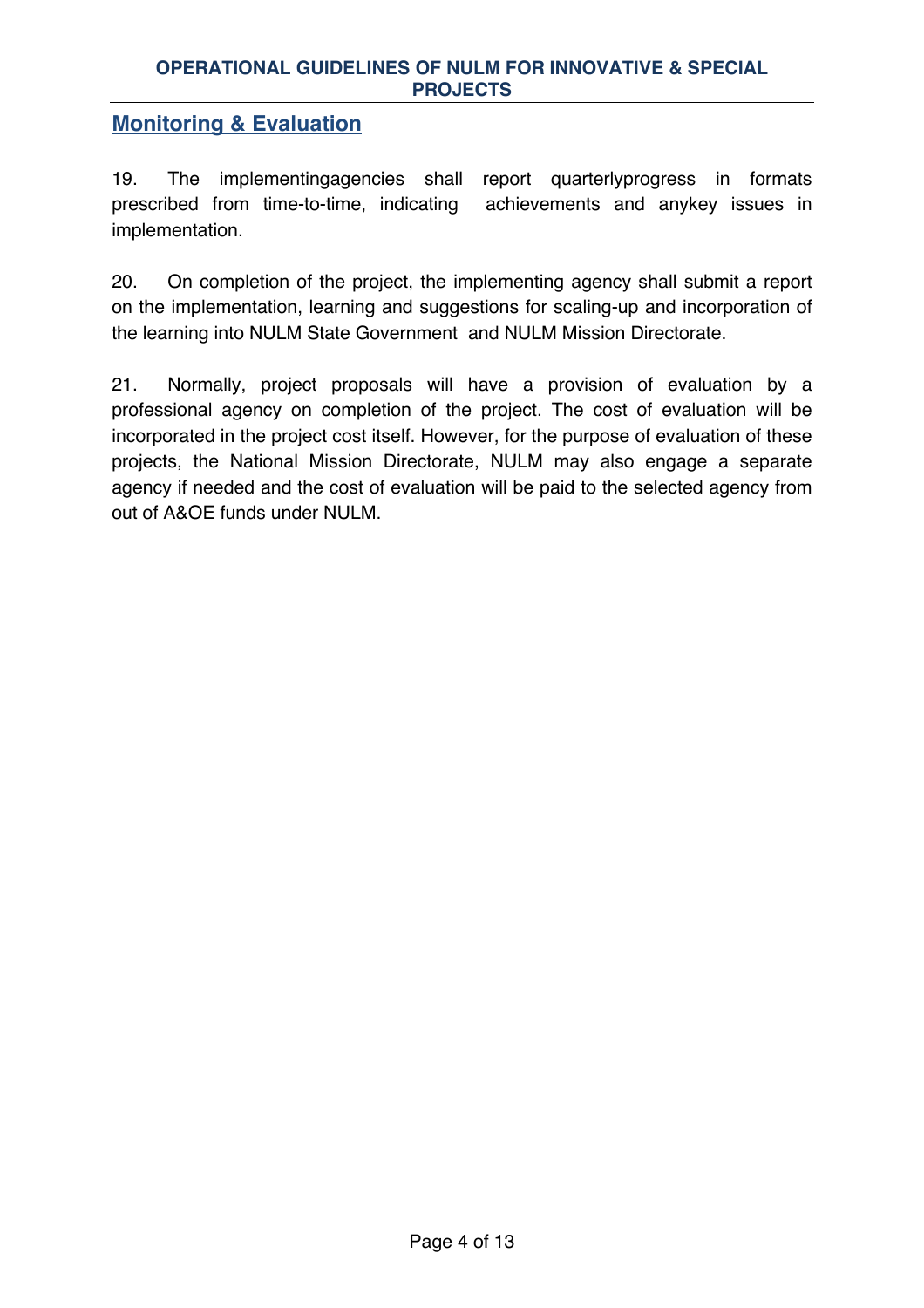# **FORMAT FOR THE SUBMISSION OF PROPOSALS**

### **PART I: PROJECT SUMMARY**

- 1. Name of the Project:
- 2. Name of the city and state in which this project will be implemented:
- 3. Project Objectives:
- 4. Project period:
- 5. Background of the project & features which make it special / innovative: *[include here the justification for why the project is being proposed as innovative or special project]*
- 6. Details of the target beneficiaries to be covered by this project:
	- a. Total number of beneficiaries to be covered:
	- b. Profile of the beneficiaries: *[these may be SCs, STs, minorities, femaleheaded households, persons with disabilities, the destitute, migrant labourers, and especially vulnerable occupational groups such as street vendors, rag pickers, domestic workers, beggars, construction workers, etc.]*

### **PART II: IMPLEMENTING AGENCY DETAILS\***

- 7. Name of the Implementing Agency:
- 8. Name & Contact details of the Representative, Implementing Agency:
- 9. Legal status of the Implementing Agency: *[e.g. registration status and details]*
- 10.Last 3 years audited financial statements (in annexure):
- 11.Bank details of the Implementing Agency to which funds are to be released:
- 12.Experience of the agency in implementation of similar projects:

*[\*include a detailed profile of the implementing agency in annexure to the proposal]*

### **PART III: PROJECT IMPLEMENTATION & MONITORING DETAILS**

- 13.Project Strategy:*[Specify here the manner in which the project will achieve the goals and key outcomes proposed]*
- 14.Key outcomes of the project:

*[specify here the expected benefits / impact of the project in terms of indicators such as increased reach of social mobilization, increase in income of the target group, increased retention in jobs of the target group, sustainability of enterprise of the target group, increased reach of credit facilities to the target group, increase in efficiency (time and cost), , etc.]*

15.Role of partner agencies (if any):

[this could include line departments, NGOs and any other stakeholder institution – clearly indicate their responsibilities and their impact on the project]

16.Modalities for implementation of the project:

[describe here how various inputs such as technical inputs, raw materials, infrastructure development, marketing, training, etc., will be secured and managed]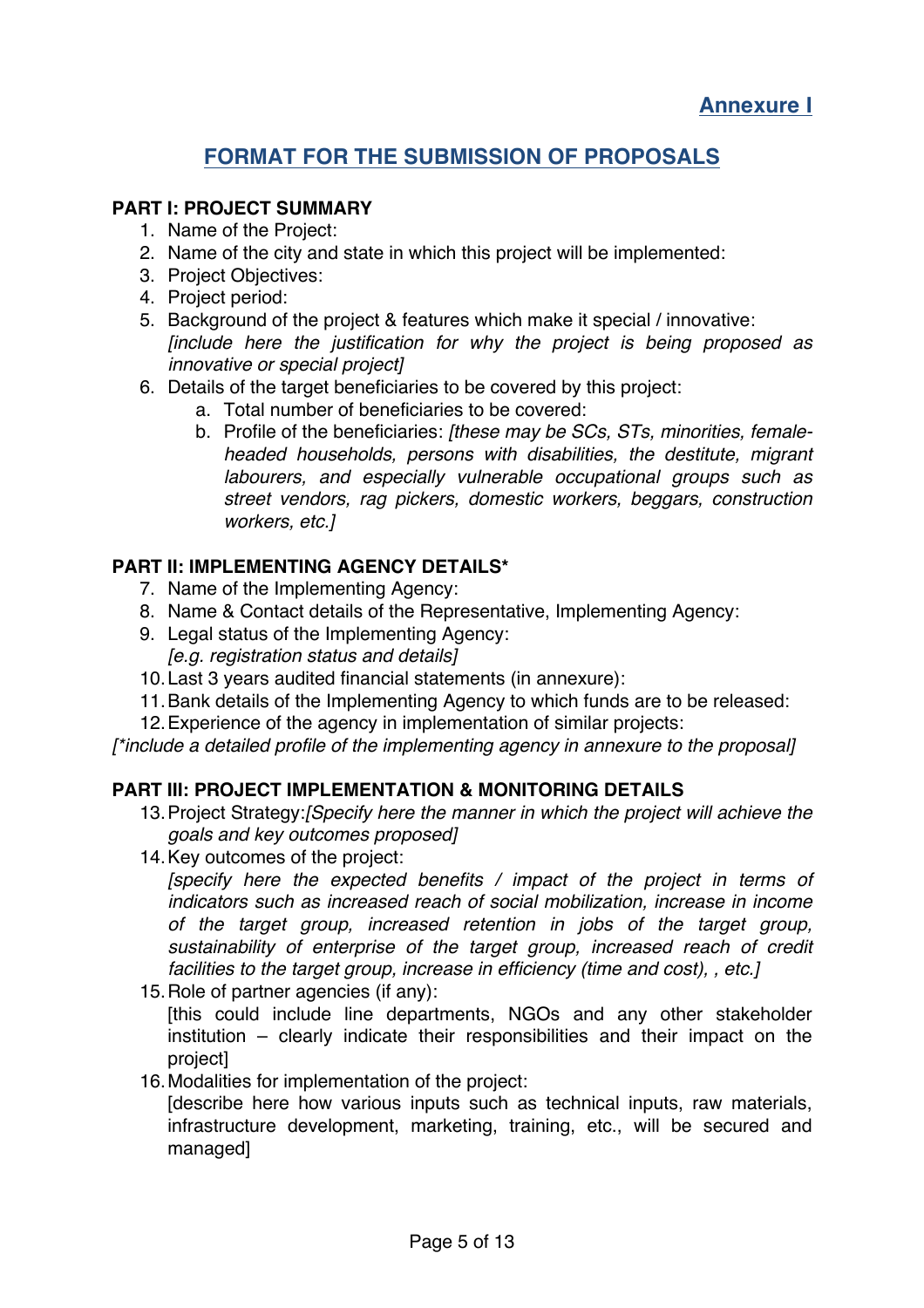- 17.Benchmark survey for indicators on the basis of which the project would be implemented, monitored and evaluated
- 18.Quarter-wise Action Plan / Milestones for implementation:
- 19.Consent of the State Government / ULB / Other relevant agency who will be required to maintain assets / sustain the project after completion of the project:

#### **PART IV: FUNDING DETAILS**

20.Estimated total project cost:

*[Please include in an annexure to this, a detailed budget statement indicating all (sub-) components of the project. Separate details of capital expenditure, funding of machinery and equipment, construction costs and HR costs as applicable must be included.]*

- 21.Per capita cost for beneficiaries being covered:
- 22.Economic viability of the project (where applicable): *[include the report in annexure to the proposal where applicable]*
- 23.Whether partial funding for this proposal is being sought from other sources? If yes, kindly provide details:
- 24.Whether the project, or part thereof, has been submitted to any other agency? If yes, the results thereof. If the project or its part has/had been rejected, the reasons should be indicated clearly.

*[If the project is partially being funded by another agency, then a letter certifying that funding has been received / is likely to be received. If not, then a self-attestation by the agency that additional funds are not being sought and will not be sought for the project]*

25.Funding milestones proposed:

| Installment No. | Installment % | Installment | <b>Milestones</b> | Expected     |
|-----------------|---------------|-------------|-------------------|--------------|
|                 |               | Amount      | against which     | date of      |
|                 |               |             | installment is to | completion   |
|                 |               |             | be released       | of milestone |
|                 |               | (3)         | $\overline{4}$    | (5)          |
|                 |               |             |                   |              |

# **PART V: PROJECT LEARNINGS**

- 26.Expected project learnnings to be recommended to NULM: *[include here key lessons that the project would like to demonstrate to NULM and features from the project that can be recommended for inclusion after the project completion]*
- 27.Likely issues in scaling-up the project to the rest of the country and how the project seeks to overcome this:
- 28.Describe how the project will be taken-up on a longer-term basis by the city and state:

*[include here details of the partnership with ULB and state governments and expected commitments including funding support required to sustain the project in the long-run]*.

29.How capital assets used are to be disposed off after the project completion: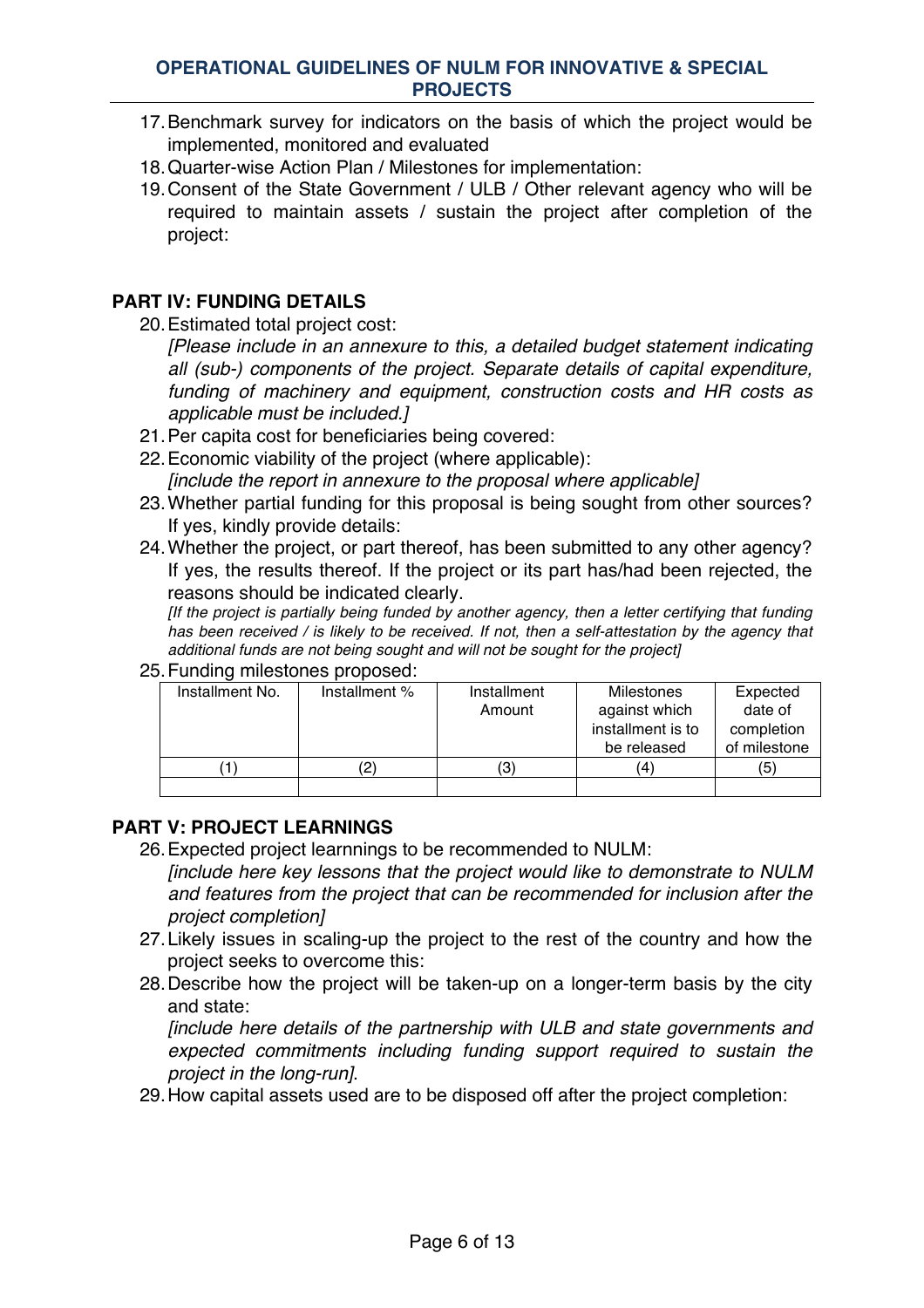# **Annexure II SAMPLE BI-PARTITE AGREEMENT FOR PROJECTS UNDER I&SP COMPONENT OF NULM**

# **Memorandum of Agreement (MoA)**

# **Between**

| The State Government of |        |
|-------------------------|--------|
| <b>Through</b>          | (SULM) |

# **And**

**\_\_\_\_\_\_\_\_\_\_\_\_\_\_\_\_\_\_\_\_\_\_\_\_\_\_(Implementing** 

**Agency)**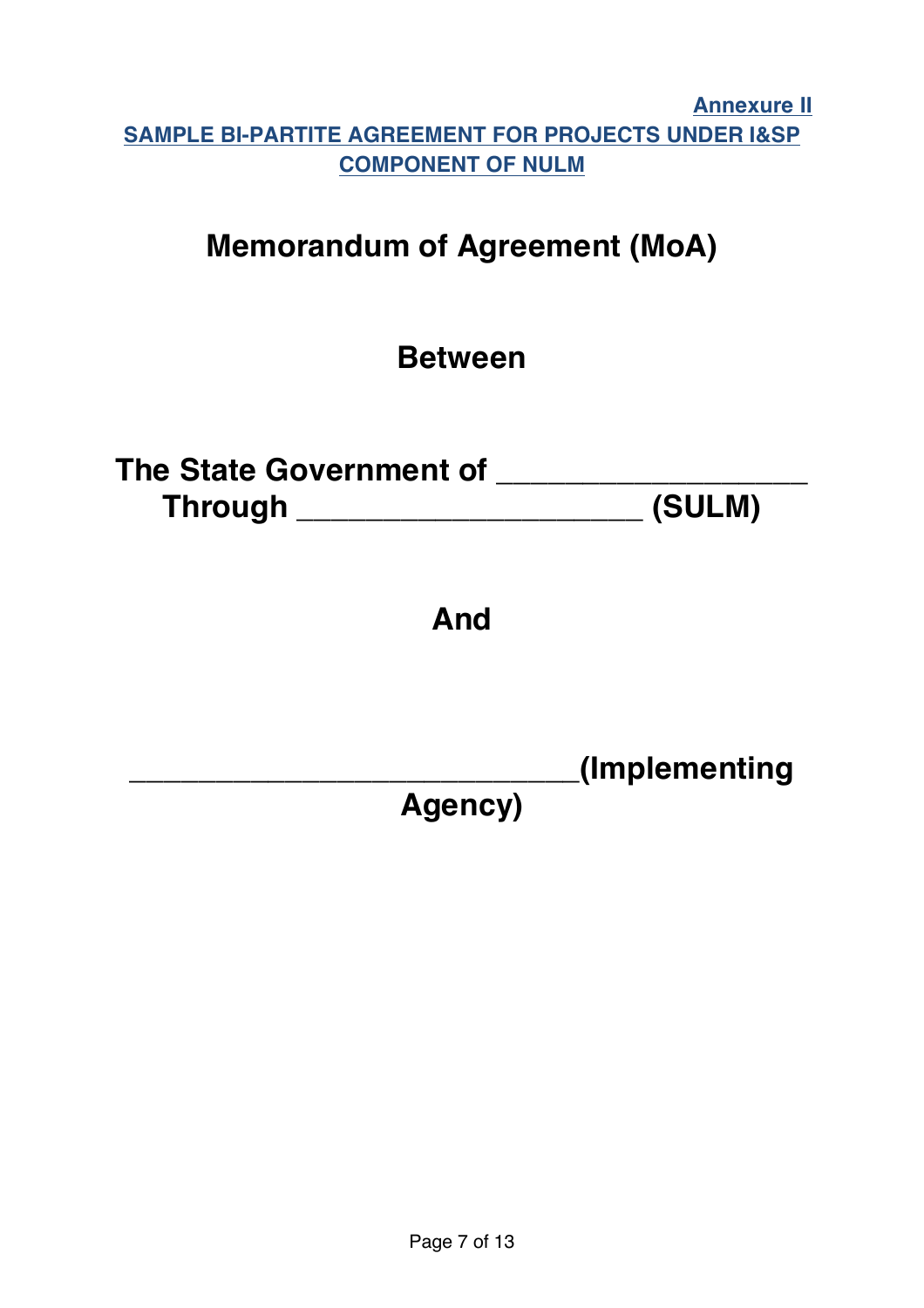This agreement is signed on the \_\_\_\_\_th day of \_\_\_\_\_\_\_(month), of the Year Two Thousand and The Thousand and The Following parties:

**State Urban Livelihood Mission (SULM), Government of \_\_\_\_\_\_\_\_\_,**  (which expression shall, unless repugnant to the context of its meaning thereof, include its successors, nominees and assignees), located at \_\_\_\_\_\_\_\_\_\_\_\_\_\_\_\_\_\_\_\_\_\_\_(address), which has the mandate of implementing and expediting Central, State and local sector schemes pertaining to urban development, local self government, housing and urban poverty alleviation, including the National Urban Livelihoods Mission in the state of \_\_\_\_\_\_\_\_\_\_\_, hereafter referred to as the **FirstParty**;

#### **AND**

**\_\_\_\_\_\_\_\_\_\_\_\_\_\_\_\_\_\_\_\_\_\_\_\_,** (which expression shall, unless repugnant to the context of its meaning thereof, include its successors, nominees and assignees), located at \_\_\_\_\_\_\_\_\_\_\_\_\_\_\_\_\_\_\_\_\_\_\_(address). *<Include a brief one paragraph description of the implementing agency here>*, hereafter referred to as the **SecondParty**;

The First Party and Second Party shall collectively be known as "**Parties**" to this agreement.

WHEREAS the **First Party** is responsible for implementation of the National Urban Livelihoods Mission in the state of \_\_\_\_\_\_\_\_\_\_\_, in accordance with the requirements of the National Mission Directorate, National Urban Livelihoods Mission (NULM), Ministry of Housing & Urban Poverty Alleviation, Government of India;

AND WHEREAS the **Second Party** with expertise in the areas of and **EXACTER EXACTE SETA** proposes the project to be implemented under the Innovative & Special Projects Component of the National Urban Livelihoods Mission (NULM) in the city(ies) of \_\_\_\_\_\_\_\_\_\_\_\_\_\_\_\_\_\_\_\_\_\_\_\_\_\_\_\_;

AND WHEREAS the **Parties** agree that the activities shall be undertaken without discrimination – direct or indirect, because of, but not limited to, caste, race, ethnicity, religion or creed, status of nationality, political belief, gender, or handicapped status.

NOW THEREFORE, on the basis of mutual trust and in the spirit of mutual cooperation the parties have entered into this present Agreement.

1. **DEFINITIONS:** For the purpose of this Agreement, the following definitions shall apply: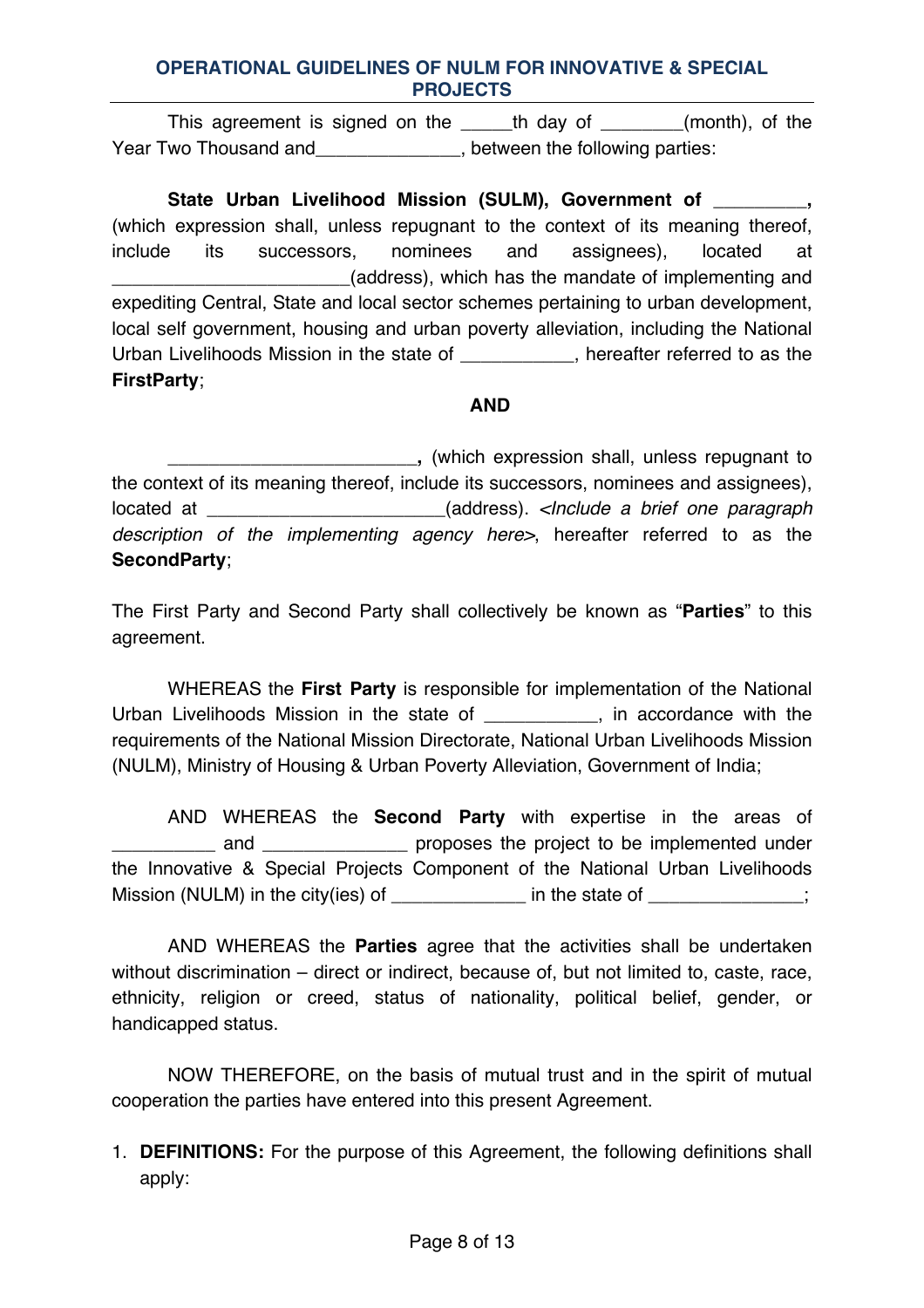- 1.1. "NULM" shall mean the National Urban Livelihoods Mission;
- 1.2. "NULM Mission Directorate" shall mean the implementation arm of NULM of the Government of India located within the Ministry of Housing and Urban Poverty Alleviation;
- 1.3. "Project Approval Committee" or "PAC" shall refer to the committee constituted under the Innovative & Special Projects (I&SP) component of NULM with the mandate to approve I&SP projects and recommend their sanction to NULM;
- 1.4. "SULM, \_\_\_\_\_\_\_" shall mean the nodal office for implementation of NULM by the State Government of \_\_\_\_\_\_\_\_ located within the \_\_\_\_\_\_\_\_\_\_\_\_, Government of  $\hspace{1.6cm}$ :
- 1.5. "Implementing Agency" shall refer to the institution / agency responsible for implementing the project under the Innovative & Special Projects component of NULM and within the terms of this agreement, also referred to as the Second Party;
- 1.6. "Project" shall refer to the proposal approved by the PAC under the Innovative & Special Projects component of NULM;
- 1.7. "Expenditure" shall mean the sum of disbursements made and valid outstanding obligations incurred in respect of goods and services rendered;
- 1.8. "Assets" shall mean cash, supplies including physical assets such as constructions or purchased machinery and equipment purchased by the Second Party in the course of and with the funds of this Project;
- 1.9. "To advance" shall mean a transfer of Assets, the accounting of which must be rendered by the Second Party at a later date, as herein agreed upon between the Parties;
- 1.10."Income" shall mean the interest on Project funds and all revenue derived from the use or sale of capital equipment, and from items purchased with funds provided by the First Party, or from revenues generated from Project outputs;
- 1.11."Site" or "Sites" shall mean the city or cities where the Project will be implemented and agreed upon in the context of this Agreement;
- 1.12."Reporting Quarter" shall mean a period of three (3) Reporting Months for which progress has to be reported through quarterly progress reports;
- 1.13. "Fiscal Year" shall refer to the period between  $1<sup>st</sup>$  April of the first year and 31<sup>st</sup> March of the year immediately thereafter the first year;
- 1.14.(any other definitions pertinent to the context of the proposal)

# 2. **PROJECT:**

2.1. The Second Party, shall develop a detailed results-based framework for the Project subject to the terms and conditions mentioned in this agreement and Terms of Reference (ToR) attached as *Annexure I*;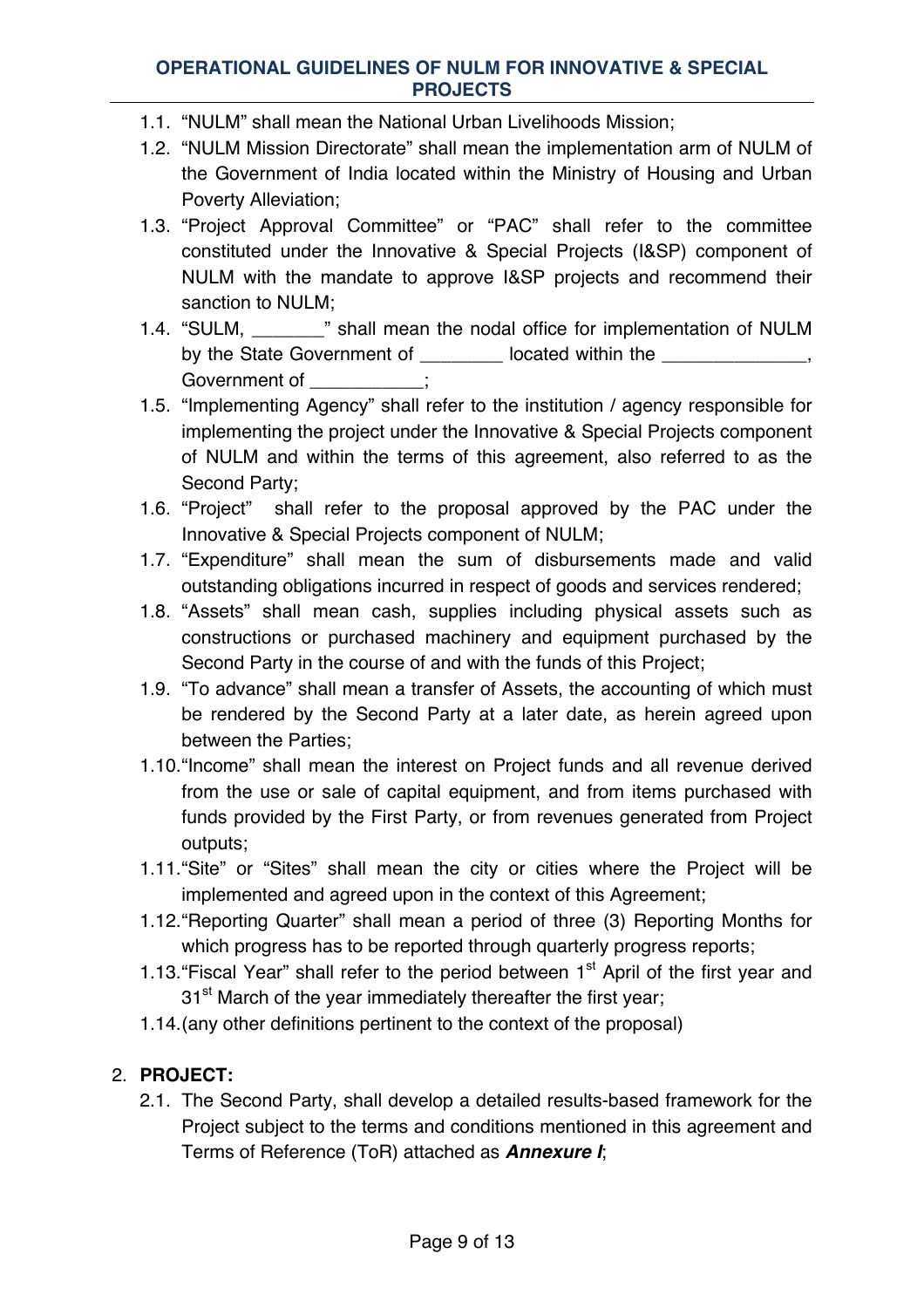- 2.2. The result-based framework shall be developed within \_\_\_\_ days of signing of this Agreement and approved by the SULM, \_\_\_\_\_\_, within \_\_\_\_\_ calendar month(s) of submission. This framework shall be used to implement and monitor the project;
- 2.3. The Project will be implemented in the following sites:

2.3.1. (list the city / cities where the project will be implemented here)

- 2.4. The Project will be implemented by the Second Party in the sites mentioned in this Agreement;
- 2.5. The Second Party shall undertake, as per the conditions of this Agreement, the complete responsibility for the successful commissioning and implementation of the Project;
- 2.6. The Second Party shall designate its representative to act as a Focal Point of the Project, in consultation with the SULM, \_\_\_\_\_\_\_, who shall act as the overall coordinator of the Project and assume primary responsibility for all aspects of it;
- 2.7. The Second Party may be called upon by the NULM Mission Directorate and / or SULM, \_\_\_\_\_\_\_ for meetings at their respective Headquarters to discuss the progress of the Project and make presentations thereon;

# 3. **DURATION:**

- 3.1. This Agreement shall come into effect on  $(OR$  the date of signature of this agreement by all Parties) and shall be valid for a period of  $month(s)$ .
- 3.2. This Agreement may be extended by mutual consent of all Parties in writing.

# 4. **PAYMENTS:**

- 4.1. A total of Rs.  $\qquad \qquad$  (Rupees \_\_\_\_\_\_\_\_\_\_\_\_ only) shall be paid to the Second Party by the First Party.
- 4.2. The payment will be made as per the following schedule:

| Installment No. | Milestones | % Payment | Amount                |
|-----------------|------------|-----------|-----------------------|
|                 |            |           | (Rs. In Lakh / '000s) |
|                 |            |           |                       |
|                 |            |           |                       |
|                 |            |           |                       |
|                 |            |           |                       |
|                 |            |           |                       |

4.3. The First Party shall ensure that payment of second and subsequent installments will be made subject to utilization of at least 75% of the payment released earlier and achievement of the milestones as explained in above table. The Second Party shall provide all necessary documentation, including Utilization Certificates, in the formats specified by the First Party as supporting proof of this fact.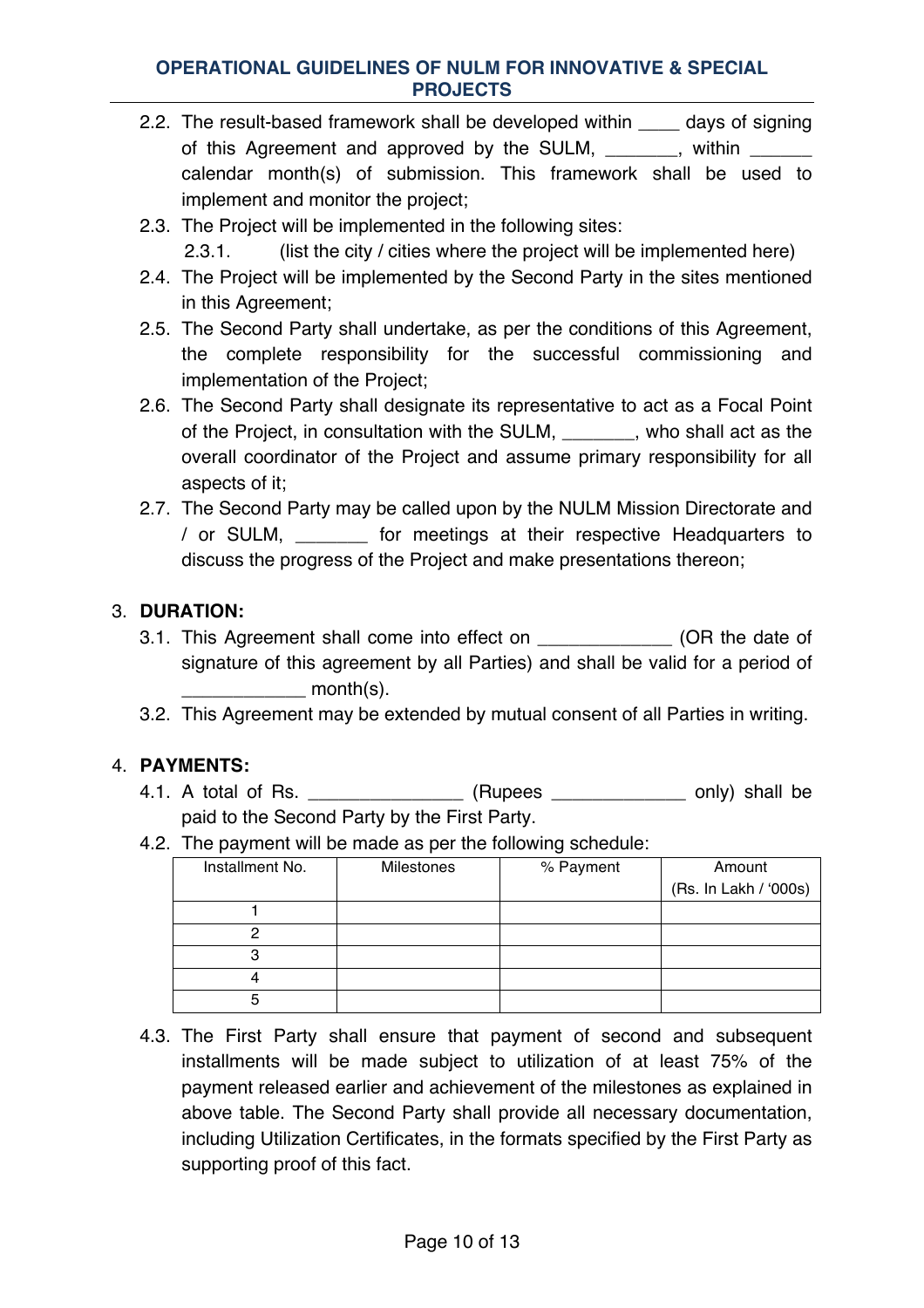- 4.4. The Second Party shall ensure that the funds provided are used for the purpose for which they were given and should not be mixed with other funds.
- 4.5. In the event of a breach regarding the terms and conditions of this Agreement, the First Party shall be entitled to withhold subsequent installments;

# 5. **GENERAL PROVISIONS:**

- 5.1. The Second Party shall implement the Project under this Agreement with due diligence and efficacy and with due regard to the judicious use of funds;
- 5.2. The Second Party shall act at all times so as to protect and not be in conflict with the interests of the First Party;
- 5.3. The First Party undertakes no responsibilities in respect of life, health, accident, travel or any other insurance coverage which may be necessary or desirable for the purpose of this Agreement or personnel performing services under this Agreement;
- 5.4. The Second Party shall be solely liable for the claims by the other parties arising from the negligent acts of the Second Party to admission in the course of implementing this Agreement and under no circumstances shall the First Party be held liable for such claims by other parties.
- 5.5. In the event that the Second Party defaults on the deliverables, the First Party shall be entitled to recover the funds advanced to the Second Party as per extant rules;

# 6. **RECORD, INFORMATION AND REPORTS**:

- 6.1. The Second Party shall keep accurate and up-to-date records and documents in respect of all expenditures incurred with the funds made available to it under this Agreement;
- 6.2. The Second Party shall ensure that all expenditure made is in conformity with the provisions of this Agreement and for each disbursement, adequate supporting documentation shall be maintained, including original invoices, bills, and receipts pertinent to the transaction;
- 6.3. The Second Party shall maintain a record of all Income and Assets generated under the project and make this record available to the other Parties of this Agreement on a demand basis;
- 6.4. The Second Party shall compile, furnish and make available to the First Party, any reasonable request in respect of the information and resports of services undertaken in the course of implementation of the Project by the Second Party;
- 6.5. Upon completion of the Project or Termination of the Agreement, the Second Party shall maintain all Project-related records for a period of at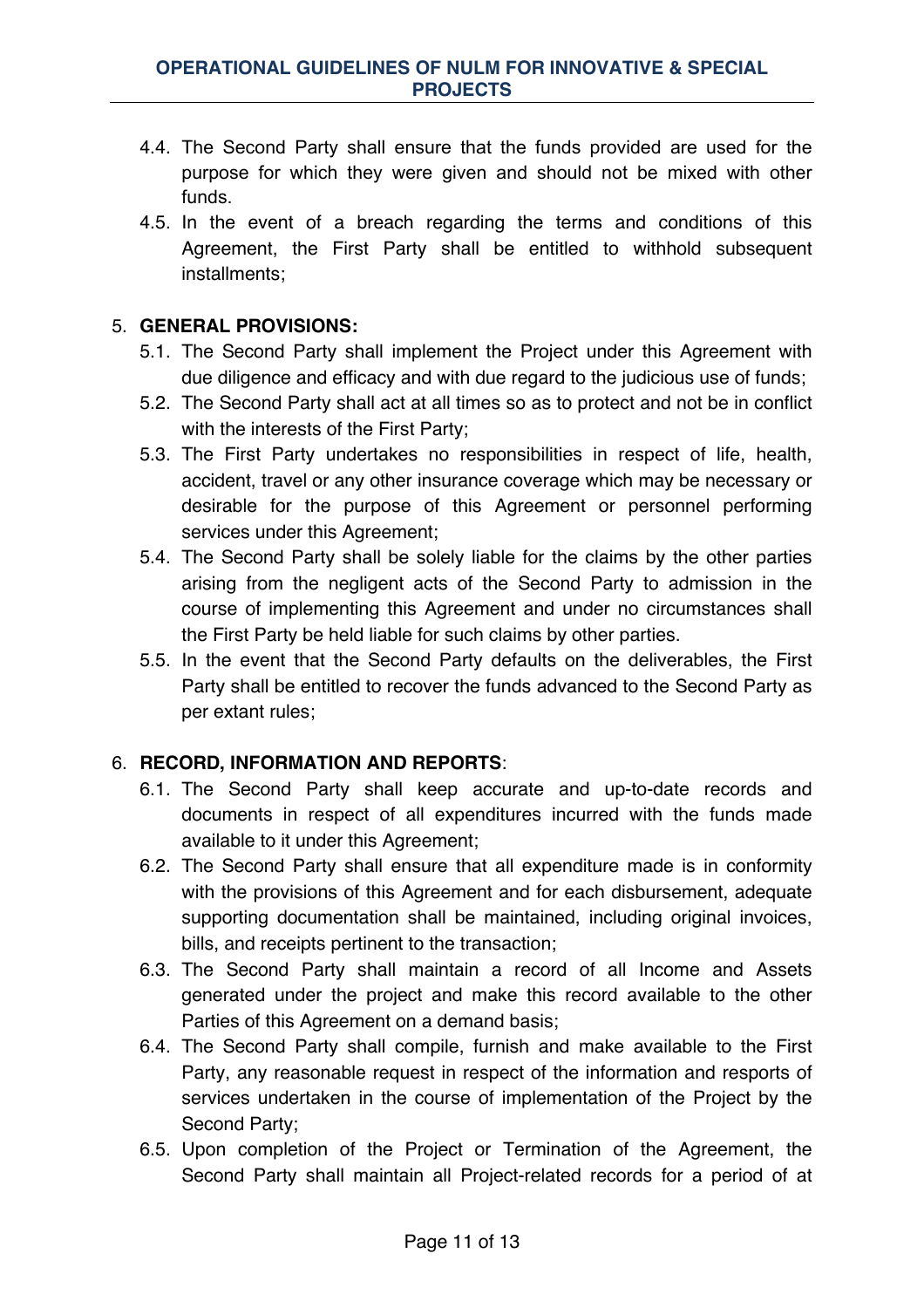least four (4) years from the termination of the Agreement or completion of the Project, unless otherwise agreed upon between the Parties;

- 6.6. The Project will be monitored at the state level by the SULM, \_\_\_\_\_\_\_. The Second Party will be required to submit duly filled quarterly progress reports to the SULM in formats prescribed by the SULM, and later than calendar days after the end of the Reporting Quarter;
- 6.7. On completion of the Project, the Second Party will be expected to submit a Project Completion Report no later than \_\_\_\_\_ calendar month after termination of the project. Inter alia, this report will cover:
	- 6.7.1. Achievements against the result-based framework of the Project;
	- 6.7.2. Impact assessment of the Project on the lives of the intended beneficiaries, including, where applicable, details of the improvement of their livelihood opportunities;
	- 6.7.3. Key learnings from implementation of the Project;
	- 6.7.4. Suggestions for sustainability of the Project in the Site(s) mentioned in this Agreement;
	- 6.7.5. Suggestions for scaling-up the initiative;
	- 6.7.6. Recommendations for inclusion of the initiative within the wider policy and programme implementation of NULM;
	- 6.7.7. Audited statement of funds released for the project;
- 6.8. The Project will be monitored at the national level by the NULM Mission Directorate. The First Party will be required to submit duly filled quarterly progress reports to the NULM Mission Directorate in the prescribed format no later than 15 calendar days after the end of the Reporting Quarter;
- 6.9. The Parties agree that all records, information and reports generated by the Second Party in the course of implementing this Agreement will be the Intellectual Property of the NULM Mission Directorate and the permission to use any such material generated must be confirmed in writing by the NULM Mission Directorate;
- 6.10. The Second Party agrees to indemnify the NULM Mission Directorate and the First Party against all claims and damages for any infringement of any Intellectual Property Rights while providing their services under the activities covered under this Agreement;

# 7. **TERMINATION OF THIS AGREEMENT**:

- 7.1. This Agreement shall be deemed to be "Terminated" if the duration of the Agreement has ended without further extension of the period of the Agreement or if any of the Parties have terminated the agreement by mutual consent in writing subject to paragraph 7.2 of this Agreement;
- 7.2. If the Second Party terminates the Agreement in writing prior to the completion of the duration of the Agreement, the Agreement will be deemed